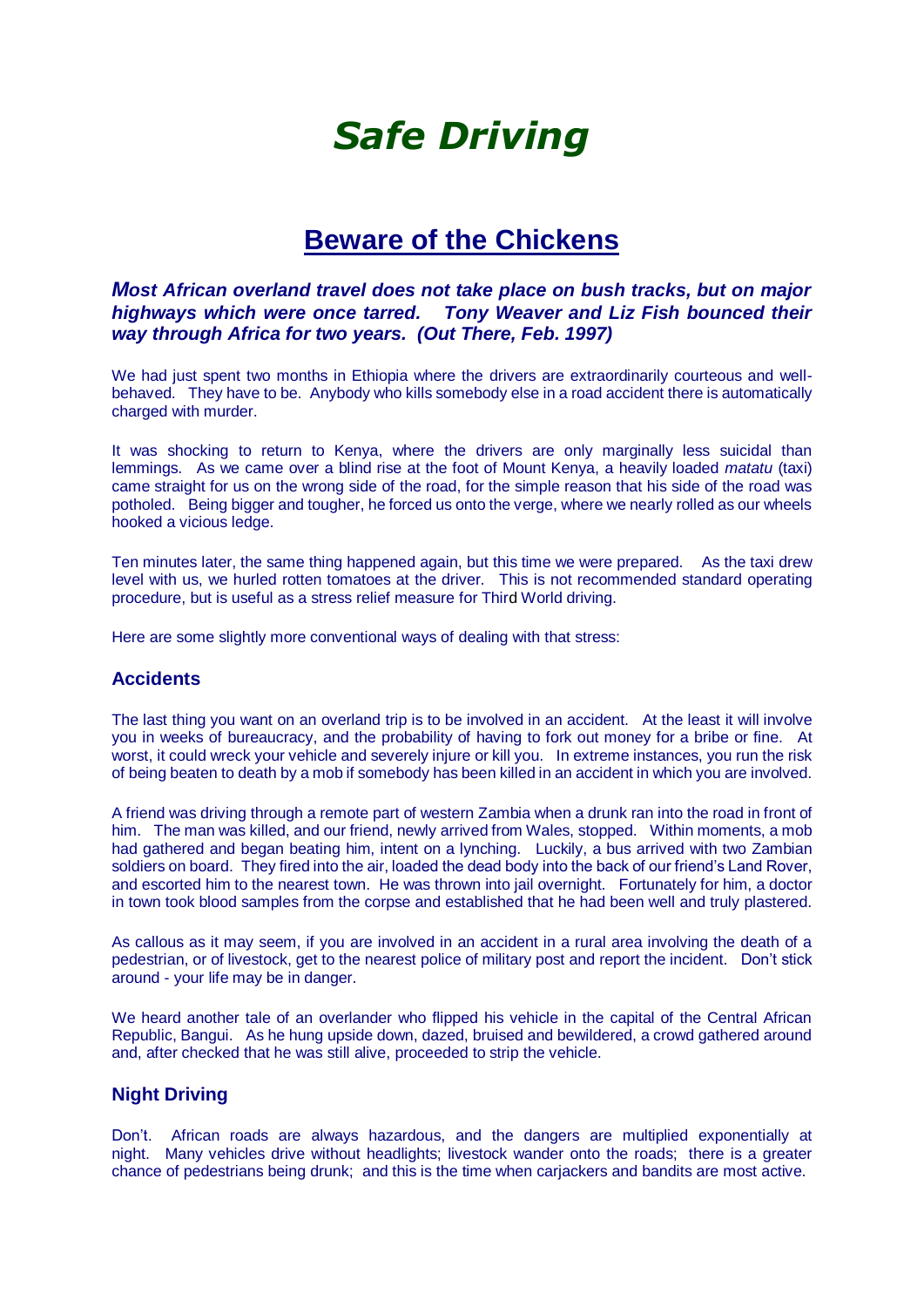If you are forced to drive at night, keep your speed down, and if you have a co-driver, get them to act as a second set of eyes. On the main Thika highway heading north out of Nairobi, we twice came across vehicles driving down the wrong side of the dual carriageway with their headlights off. Evidently they were sneaking through a short cut, and left their lights off to avoid detection by the police.

#### **Road Surfaces**

Although most major routes are constantly being upgraded and repaired as part of aid programmes, many roads in Africa are appallingly potholed. There is no safe way to drive through potholes at speed. The only solution is to drive slowly, however maddening this may be. If a stretch of road seems to be clear of potholes, stay in sight of another vehicle so that you can see when they take evasive action, and slow down accordingly.

Be very careful of inadvertently driving off the shoulder of some roads: many roads have dangerously sharp edges, and a wheel off the tarmac can flip your vehicle in seconds. If you wheels do slip off the edge – you may be forced to do this to avoid an oncoming vehicle – then do not try to jerk the vehicle back onto the road. Slack off your speed, keep the wheel steady, and gradually edge back onto the road.

There is an inverse law of danger on African roads – the better the road, the more dangerous it is, because good road surfaces encourage terrifying speeds. This is particularly true on the newly resurfaced north-south Tanzam highway. Here buses, called 'video coaches' because they boast TV sets showing non-stop kung fu movies, tear along at speeds in excess of 140km/h, swaying from side to side and cornering on the wrong side of the road.

The drivers also watch the movies.

#### **Taxis and** *Matatus*

One of the biggest hazards in most countries, and especially in Kenya, are the minibus taxis, and the larger taxi buses called *matatus*. *Tatu* is the Swahili word for three, and they derive their names from the days when the standard fare in Nairobi was three shillings.

*Matatus* are notoriously dangerous beasts, and hardly a day goes by in Kenya without a newspaper report of terrifying accidents, often with as many as 70 killed in vehicles with a load rating of 40. Matatus drivers are a law unto themselves.

Most of the accidents involve drivers who are drunk, stoned, or have been chewing the narcotic weed, miraa, or all three. They drive at fearsome speeds, overtake in the face of oncoming traffic, bully their way through urban roads, and are always heavily overloaded. We lost track of the number of times we were forced to pull right off the road to avoid a head-on-collision with a matatu.

Never drive close behind a matatu or bus: there are very few formal bus or taxi stops, and drivers normally stop dead in traffic to load passengers. If you are approaching a matatu pulled off the road loading passengers, be aware that the drivers take it as their right to pull out into the traffic without checking for oncoming vehicles.

## **City Driving**

If you are unused to driving a 4x4 in heavy traffic, practise before leaving, in the safety of a city you know well, where drivers are reasonably polite and traffic lights work. Once you hit a city like Dar es Salaam, Lagos or Nairobi, it's a jungle.

Never trust traffic lights: in some cities they only get switched on when visiting heads of state are in town. When they do work, most motorists are so surprised they ignore them. Treat green lights as a yield sign. Don't be surprised if you stop at a red light and the traffic behind you starts hooting and cursing you. Ignore them, unless ten minutes pass and the light still hasn't changed.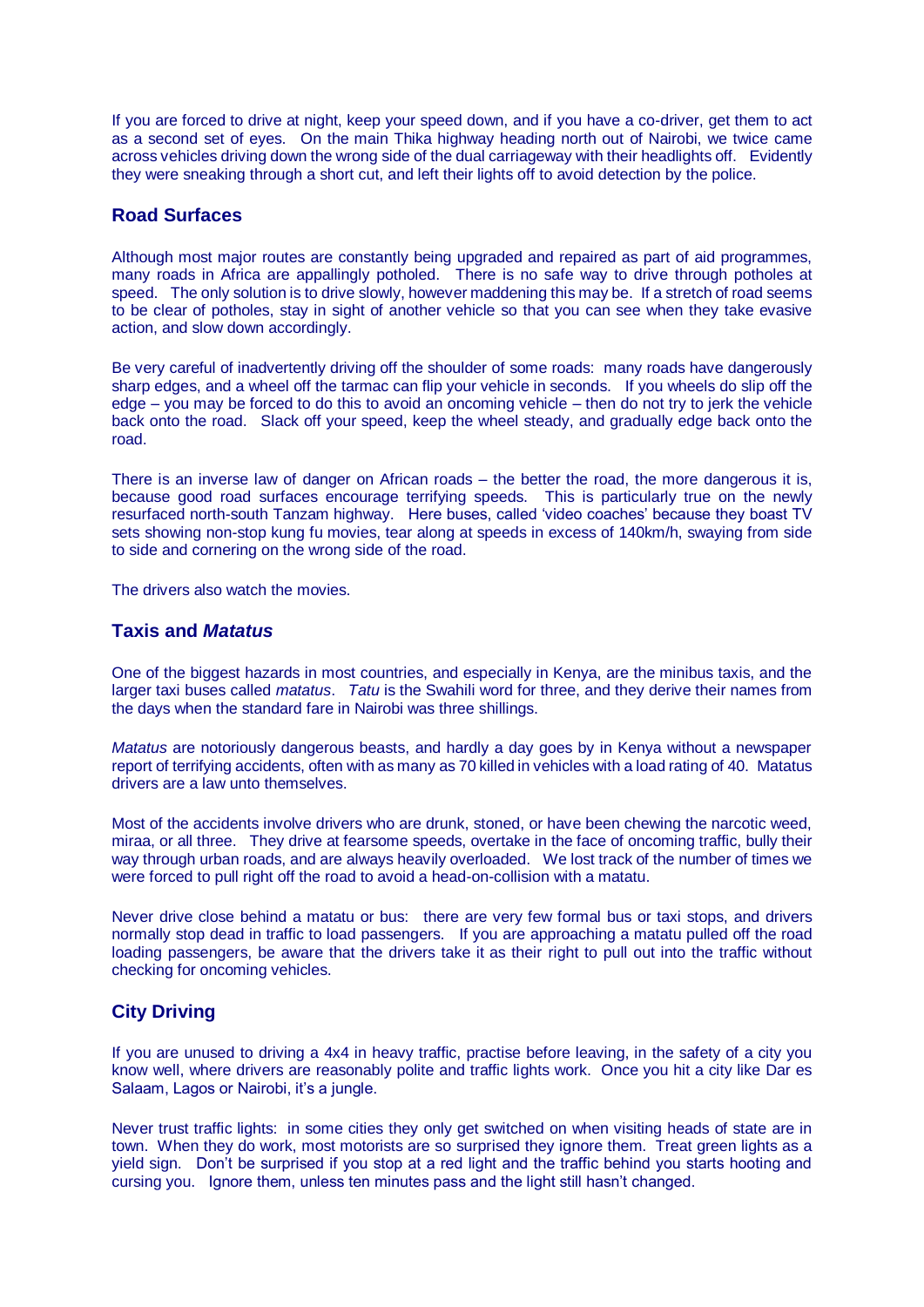Roundabouts are also to be treated with caution. Although the general rule of the road is that traffic from the right (in countries which drive on the left) has the right of way, this is mere theory in most cities.

If you are used to driving on the left, as is the case in all former British colonies, consider using taxis when you get to cities in countries which drive on the right, like Francophone Africa and Ethiopia and Eritrea. It will save you considerable stress.

Be very cautious when driving anywhere near the official residence of a state president or prime minister. Guards have very itchy fingers. Also be on the lookout for a phalanx of vehicles or motorcycles bearing down on your with flashing lights. It may be a visiting head of state or the president being escorted around town. Get as far off the road as possible, and never ever try to take a photograph. People have been shot for less.

#### **Overtaking**

In most Central and East African countries, trucks and vehicles will indicate with their left indicator when it is safe for you to overtake, and with their right indicator when it is not safe. Don't take their word for it. The chances are there is a 10 ton truck approaching which the driver ahead failed to see. Always check first.

When overtaking, always check in your rear view mirror to make sure a *matatu* or other vehicle isn't, in turn, overtaking you, despite the fact that your indicator is on. Also make sure that no vehicles are lined up in side streets or roads ready to pull out in the path of the vehicle you are about to overtake.

Always drive very carefully into blind rises: there is a good chance you will meet a vehicle on the wrong side of the road overtaking in the face of death.

#### **Sleeping Policemen**

Not, as the name suggest, lazy law enforcement officers, but vicious speed bumps found in most small East African towns. They are almost never signposted, are not painted, and are a particular feature of Kenyan towns. They usually have rocks piled up on either side of them to stop the *matatus* driving off the road and around them at 120km/h.

They are sharp and high, and do terrible things to your suspension if you hit them at anything faster than a crawling speed. Be on the lookout for them when entering any town. They are often found on main highways passing through villages.

#### **Livestock and Wild Animals**

A feature of all African roads, even in the cities. Road sides are almost never fenced, and domestic animals often graze on the verges because the grass is greener there as a result of runoff from the tarmac.

Cattle are particularly dangerous because they are totally unpredictable. They might walk away from you, and then suddenly swing and jump straight at your vehicle. Goats are miraculous survivors, always getting out of the way, while donkeys, mules and horses will sometimes trot along in front of you ignoring all hooting and shouting. The only thing to do is stop and let them wander off the road. Chickens are also miraculous survivors, but are often followed by small children. Be very careful if a chicken runs in front of you – rural people love their chickens and their children.

In northern South Africa, Namibia, Botswana and Zimbabwe, kudu pose a special hazard. Night driving in these countries is generally safer than t is further north, but this is when kudu are out and about.

In Namibia, where four percent of all road accidents are caused by kudu, there are several fatalities every year caused by kudu leaping into windshields and impaling the drivers on their spiral horns. The most terrifying case we have heard of was of a man who was impaled by a kudu, with this accelerator